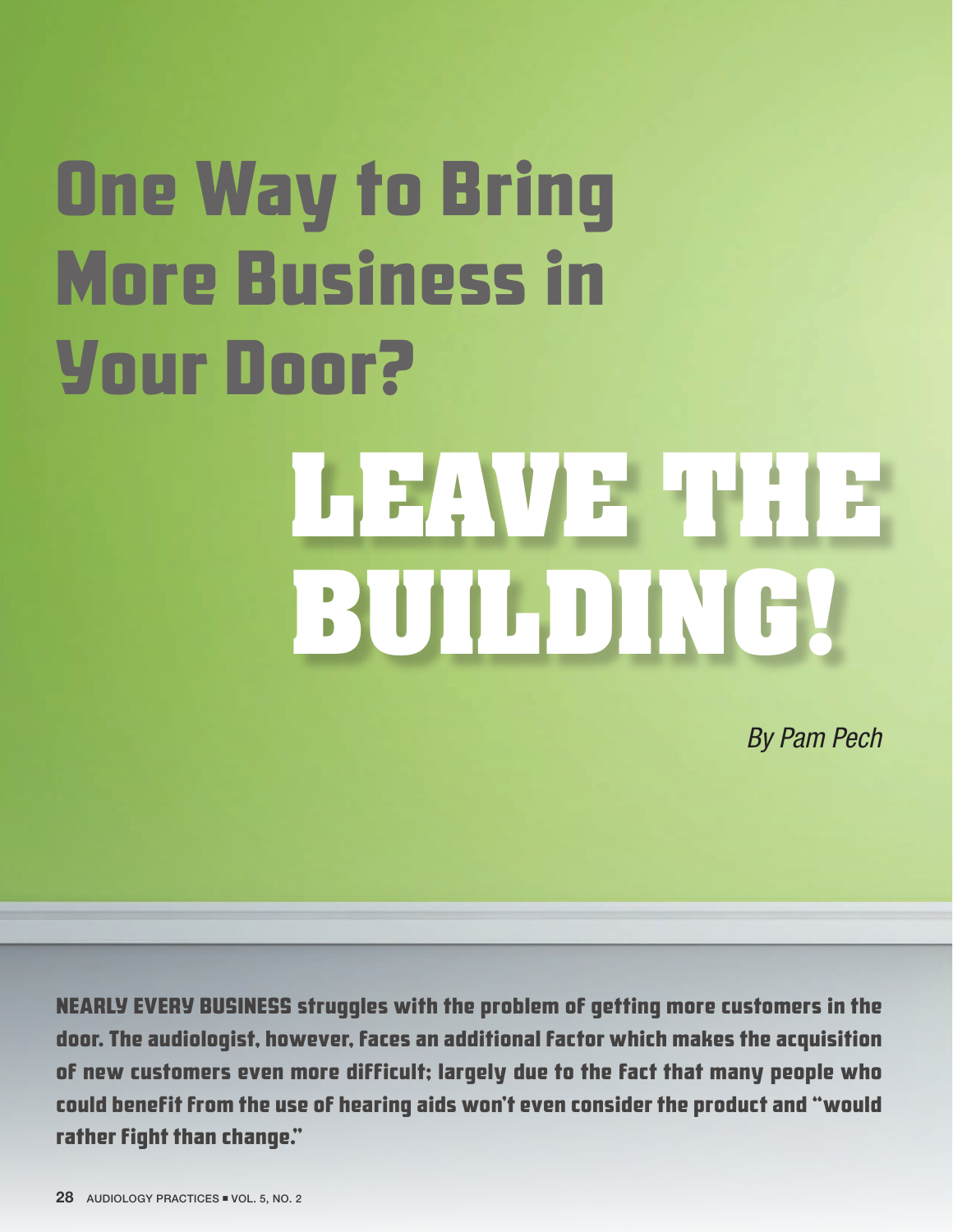

While frustrating, it's my belief that we have never lived in a more advantageous time to not only solve this "customer acquisition" problem, but also a time when we can provide more all-encompassing benefits for the patient as well...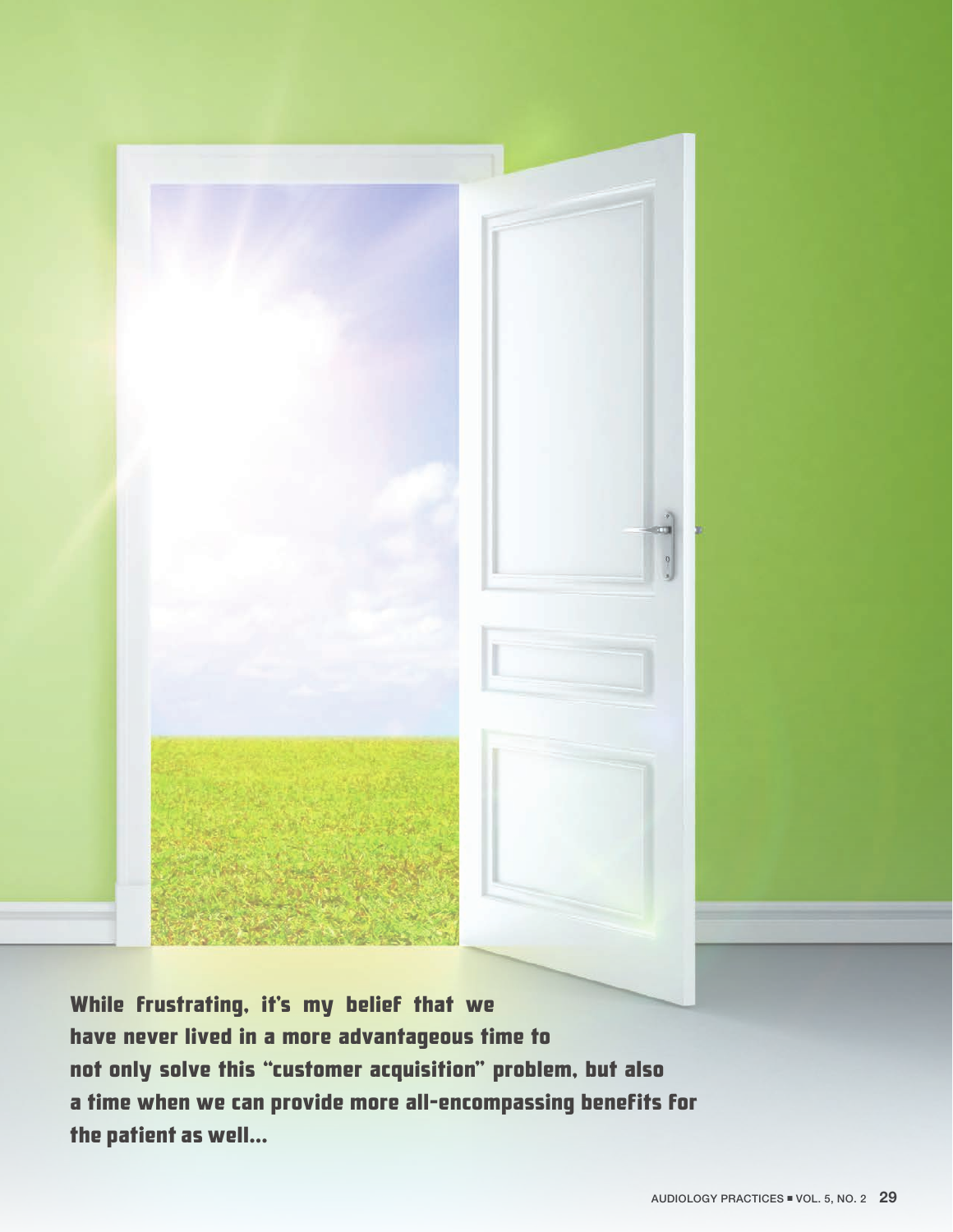The demographics of our target market, current technology (from hearing aid technology and social media), resources available to address the needs of a "typical" hearing-loss patient, and the empathy that you, the audiologist, feel – which is what most likely drew you to this career to begin with - can all be used to create a powerful solution for patients.

The solution is Customer Advocacy  $-$  the core of which includes not only providing the patient exactly what the patient needs relative to hearing loss, but also the concept of being a resource of information addressing other needs recognized in working with the "whole person." If authentic in both spirit and delivery, advocacy goes far beyond customer service or the idea of simply "educating the patient."

The purpose of this article is to help you identify steps to becoming a Customer Advocate for those in your targeted market. An evidence-based fitting protocol, a "relationshipfocused" marketing plan, which includes a permissionbased social media strategy, research into new technological advances in products and services for seniors, involvement in the community to influence influencers, and a deeper understanding of the most common psychological needs and fears of many seniors, are just some of the ways to become an advocate and to create advocates for your business.

Advocacy, as a concept is not new. It harkens back to the days when the doctor made house calls, knew the entire family and was a trusted member of the community. However, the execution of an advocacy program in today's world demands innovative thinking, a well-defined operational strategy (in addition to marketing) and consistent follow up and follow through. It requires the courage to try new ideas, measure results, risk failure and try again. The key measurable is patient satisfaction and word of mouth referrals.

 It will require understanding who your patient is, their needs, fears, joys, hobbies, concerns or confusions, and their community. It requires going where they go, knowing who they talk to, where they hang out, what gives them comfort, what makes them laugh. It requires knowing who the true influencers are in their lives…not just assuming it is the family doctor. It may be, but no assumptions are allowed.

Before outlining the steps of the program, lets first take a look at why NOW is the time to adopt a community based marketing/advocacy program:

# The Demographics of Our Target Market

There are approximately 75 million baby boomers in the US that are at or close to retirement age, representing around \$3.2 trillion in annual spending power. In addition, people age 65 and older now make up 13 percent of the total population, compared with 12.4 percent in 2000.<sup>1</sup> This means that there are now more Americans age 65 and older than at any other time in American history… with that number expected to increase rapidly over the next decade as baby boomers start to turn 65.<sup>2</sup>

With the average age of the new hearing aid user being approximately 693 , there has never been a more favorable window of opportunity, having such a huge target market and so many ways to reach them.

# The Psychological Profile

As we age, when body and mental abilities create challenges, certain fears begin to become realities. Falling, loss of loved ones, fear of being alone or feeling isolated, having to leave a home or cease driving, are just some of the fears which can become a part of the life of a senior. However, as mentioned, the size of this population group and its buying potential, will make this generation one that will be catered to with new advances in technology and resources, allowing them to stay active, connected and in their own homes.

# Current Technology

The topic of current technology is applicable in several ways. First, there are tremendous resources for the senior in terms of home products and services. Secondly, there is a tremendous advantage in utilizing social media as a way to reach people in unique and personalized ways  $-$  and with their approval. As a resource, instead of worrying about a "no call list," people will actually want to stay connected with you to receive information about products, services or entertainment opportunities.

<sup>&</sup>lt;sup>1</sup> Cortez, D. (2012, September 7),Serving the Massive Baby Boomer Market, *Yahoo! Small Business Advisor, Startup Nation*.

<sup>&</sup>lt;sup>2</sup> Brandon, E. (2012, January 9) 65 and older Population Soars, US News and World Reports.

<sup>&</sup>lt;sup>3</sup> Kochkin,S. (2009, October). MarkeTrak VIII: 25-Year Trends in the Hearing Health Market,*The Hearing Review,* 22.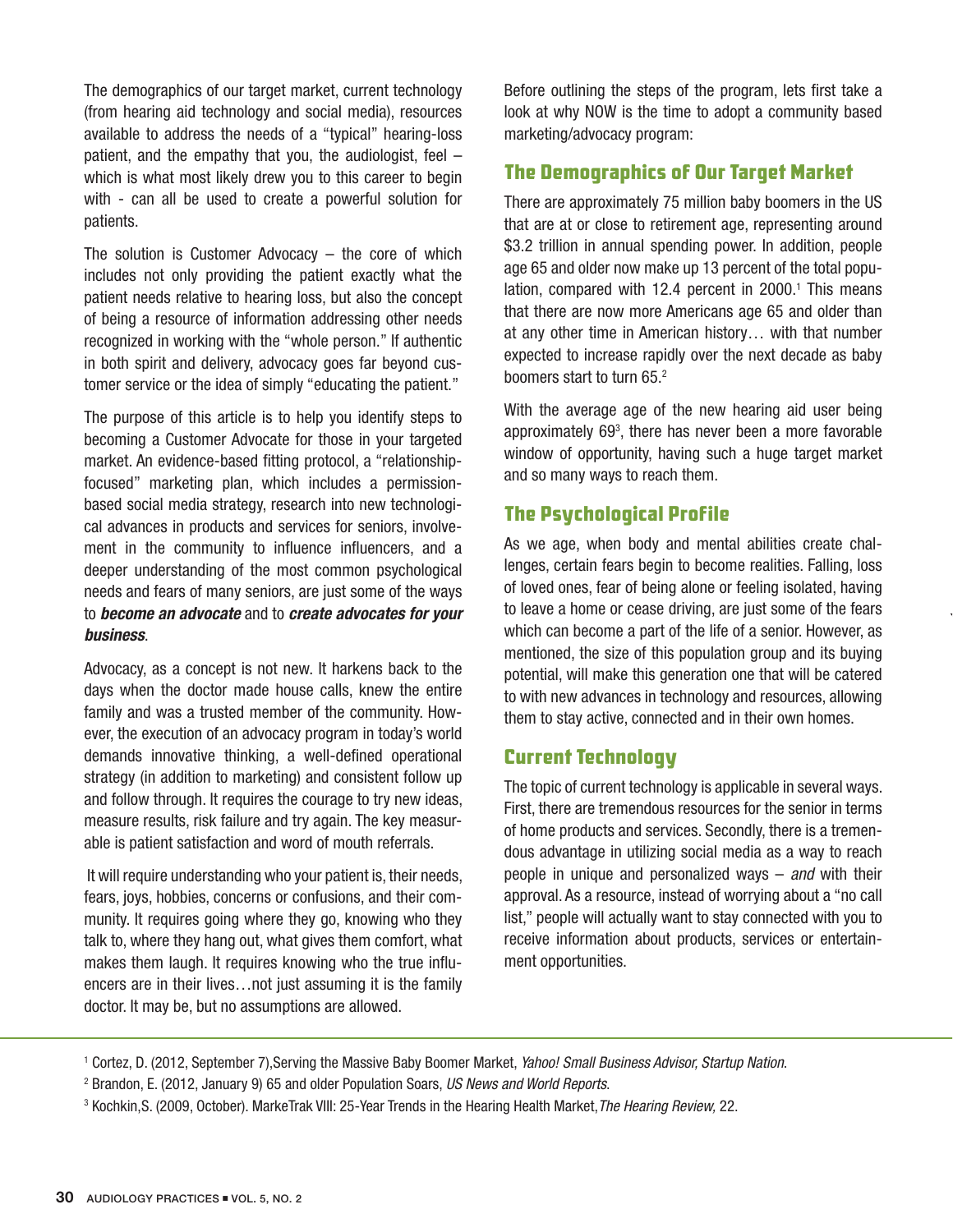# Compassion and Empathy for the Senior

In each workshop I facilitate, favorite "patient" stories are shared. Rarely do these happen without an emotional response. Feeling like we make a difference in lives when hearing is improved, is a major reason for many people to enter into a career in audiology..

The demographic factors, the technology and resources available to meet patient needs, along with a sincere compassion for those we serve, make this the perfect time to create a community-based advocacy program. Please review the following recommended steps for success:

#### 1. Operational: Establish and Follow an Evidence-based Fitting Protocol

In MarkeTrak VIII: The Impact of the Hearing Healthcare Professional on Hearing Aid User Success (Sergei Kochkin), data from an extensive survey on reasons for low hearing aid adoption rates concluded that while hearing aids themselves had shown significant technological improvements, as had fitting software, it appeared that quality control at the point of dispensing had not kept up with the technological improvements. Kochkin suggested that part of this was due to the great variability in the hearing aid fitting process. Kochkin went on further to state that "...it appears that critical aspects of the fitting protocol are not followed despite general consensus among all the professional societies and consumer based advocate groups representing patients."4

The article outlines a key "common sense" process, identifies basic mistakes done by variation from this process, and states that what results is low consumer satisfaction and low adoption rates. In contrast, the article continues, data from the study suggests that following comprehensive protocols have a major impact not only on hearing improvement and utilization, but also on a) hearing aid brand loyalty, b) positive word of mouth advertising and c) satisfaction with the benefits achieved.<sup>5</sup>

Along similar lines, in the January 14, 2013, Audiology Online, Evidence Based Hearing Aid Dispensing: Financial Benefits for Audiologists, Brian Taylor Au.D. and Kim Cavitt, Au.D., report that since 2004, when Dr. Robyn Cox authored

an article on the success of an evidence based practice, numerous scholarly papers and professional associations have continued to advocate for these best practice guidelines. And yet, Taylor and Cavitt contend, "Many audiologists are still reticent to implement these procedures into their clinical routines, and the majority of audiologists do not routinely conduct several procedures considered to be best practices." (Mueller & Picou, 2010, Humes, 2012).<sup>6</sup>

The underlying conclusion made in both studies, is that one of the most obvious and critical steps to being a patient advocate – would be to follow a comprehensive, "common sense", evidence-based protocol that not only brings about a greater success in hearing improvement for the patient, but also creates an advocate in YOUR corner through customer satisfaction.

#### 2. Become A Resource of Information for your Patient

For years, I was in business-to-business sales. On each personal visit, I learned one important piece of non-confidential information, which could be shared with another business. I soon had a much easier time setting appointments as my prospects and clients wanted to hear something new about the market. After all…I heard from business leaders regularly what was working and what wasn't. The same is true for you.

What information can you learn and share that will make people WANT to come to you?

As mentioned above, the size of the aging population represents great financial potential to people who have relevant products and services, and there are many ways to learn about them and for you to pass that information along.

Senior Fairs, Expos and Community Events, which display these products and services, are commonly held in many cities many times during the year. Vendors exhibit state-ofthe-art products, such as Wii technology, which can be built into floors to noninvasively detect falls. Blue tooth medical equipment allows Mom or Dad, in the privacy of their own home, to test their blood pressure, take their medication, with all results showing up on a computer screen in their

<sup>4</sup> Kochkin, S. et al (2010, April) MarkeTrak VIII: The Impact of the Hearing Healthcare Professional on Hearing Aid User Success, The Hearing Review, 12.

<sup>6</sup> Taylor, B.,& Cavitt, K.,(2013, January). Evidence Based Hearing Aid Dispensing:Financial Benefits for Audiologists, Audiology Online, 1.

<sup>&</sup>lt;sup>5</sup> Kochkin, S. et al (2010, April) MarkeTrakVIII: The Impact of the Hearing Healthcare Professional on Hearing Aid User Success, The Hearing Review, 32.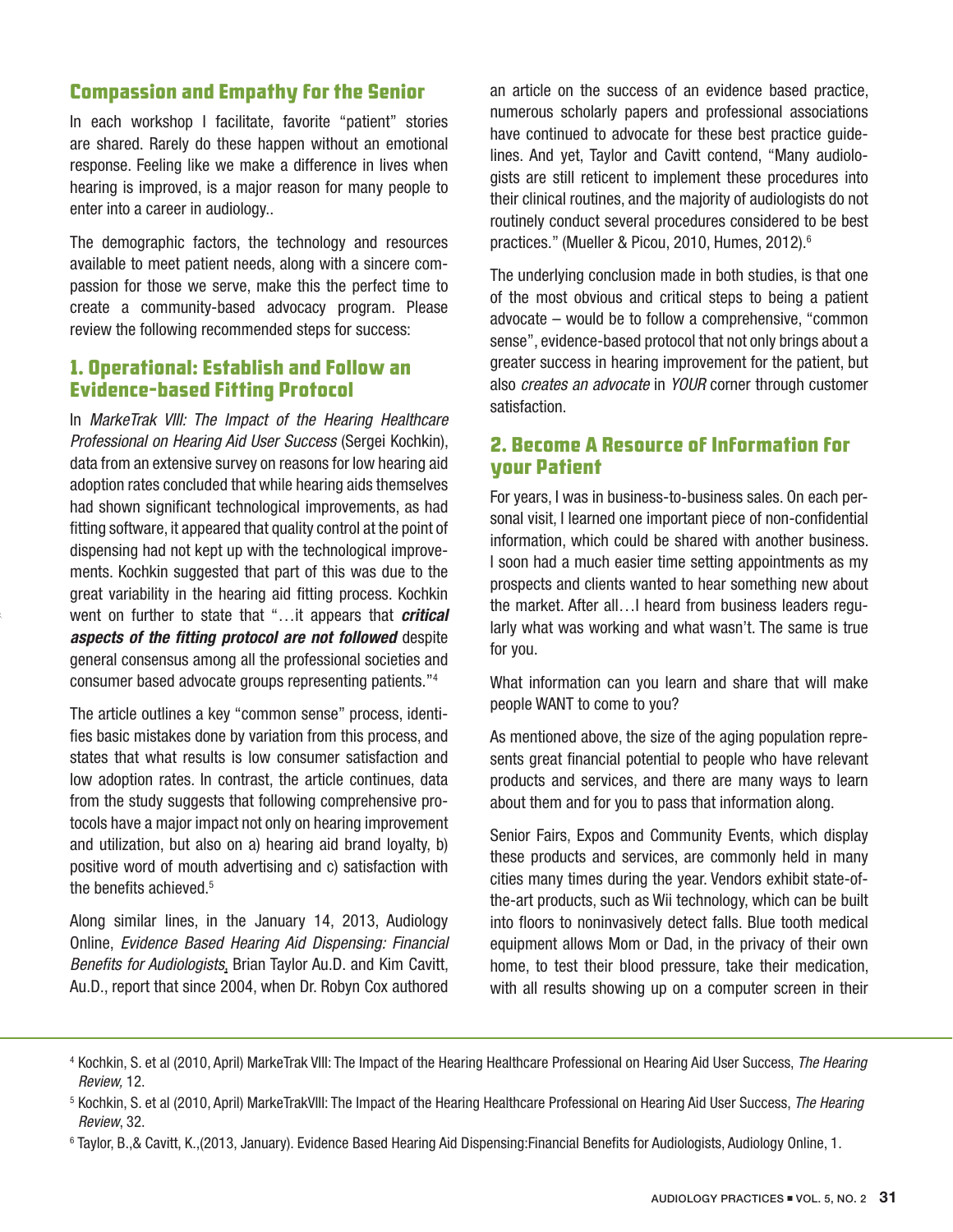children's home thousands of miles away. Skype and video conferencing help the elderly see grandchildren on a frequent basis, despite the miles in-between.

These community expos provide a great opportunity for you to know what is available for people as they age and they can also help you become a trusted resource to the public and potential patients. By providing valuable information to seniors, you will become a trusted partner in their "whole picture" health care planning.

# 3. Leave the Building!

Ever heard of pickle-ball? Did you know that there are wonderful elder-hostel classes being held at community education centers? Did you ever go to a McDonalds around 3:00 p.m. and see a group of 20 seniors chatting about what's going on in their neighborhood? Did you ever go to a computer store and look at the average age of the folks learning about computers? Ever attend a class on Skype? Ever heard of Silver Sneakers or the Red Hat Society?

These are just some of the places where older adults go for fun. They don't always want to know about their declining health, hearing loss or funeral arrangements. They want to improve the quality of the rest of the years they have. Do you on some bright sunny day want to go hear about how to make your funeral arrangements? Neither do they! We need to not only be there when they have that salient moment about their hearing, but also earn their trust by being there as much as a resource for fun and for other ways to make their lives enjoyable. What if your clinic provided coffee for their next "coffee hour?" What if you provided the next pickle-ball tournament? How about having a brochure rack in your office that provides information on skype classes, information on having a will, how hearing can impact balance or falls? Become a resource for information beyond hearing and balance and broaden your reach within your community!

#### 4. Share Information by developing a Permission-based Database

Social media ties relevantly into this idea of being a resource of information.

The more information you have that is of interest to your potential patient, the more they will seek you out.

If we, as a profession rather than an industry, plan to attract this market, we need to be innovative in how to approach them. The same old marketing and advertising is not going to work. As Bill Lee states in his article, Marketing is Dead, "Traditional marketing…is dead. There's a lot of speculation about what will replace this broken model. Actually we already know in great detail what the next model of marketing will look like. It's already in place in a number of organizations".7 Lee then lists community marketing and customer advocacy as two of the features in the new marketing paradigm.

Offering your patients and prospective patients information they want allows you to keep them informed, while also receiving their permission to market to them. You now have a willing audience to listen to what you have to offer. You become an expert, a builder of confidence, a valuable resource for products and services that help them in this stage of their life. Newsletters, educational sessions on pertinent topics, lunch and learns, morning coffees in a local restaurant, community education workshops, looping sponsorships, all make you a valuable asset to them and to the community at large.

Being a resource for those who come to you should fit your strategic plan, tying back to the passion that brought you to the profession. Marketing needs to be sincere or it won't work. Seniors and other potential patients are looking for real relationships with people they can trust.

The book, Hub Mentality, by Carl Woolston, is an excellent source for guidelines on how to make social media work for you, as a "hub" of information with suggestions for dispensing it appropriately to each segment of your database. As Woolston states, "Marketing is no longer driven by how many people you can reach. It's driven by how well you reach people in the right ways".8

#### 5. Partner with others who can help enhance your message and inform your patient.

Recently I noticed a poster from an insurance agency inside the lobby of a large car wash. The poster stated "Save at least 17% or we'll wash your car." Pretty clever cross-marketing.

How could you do that? Who could you partner with? Think about the areas of interest of the senior, or areas where they

<sup>7</sup> Lee, B. (2012, August) Marketing is Dead, *Harvard Business Review,* HBR Blog Network, 1.

<sup>8</sup> Woolston, C,& Palmer, S. (2011), *Hub Mentality*, Shifting From Business Transactions to Community Interaction.